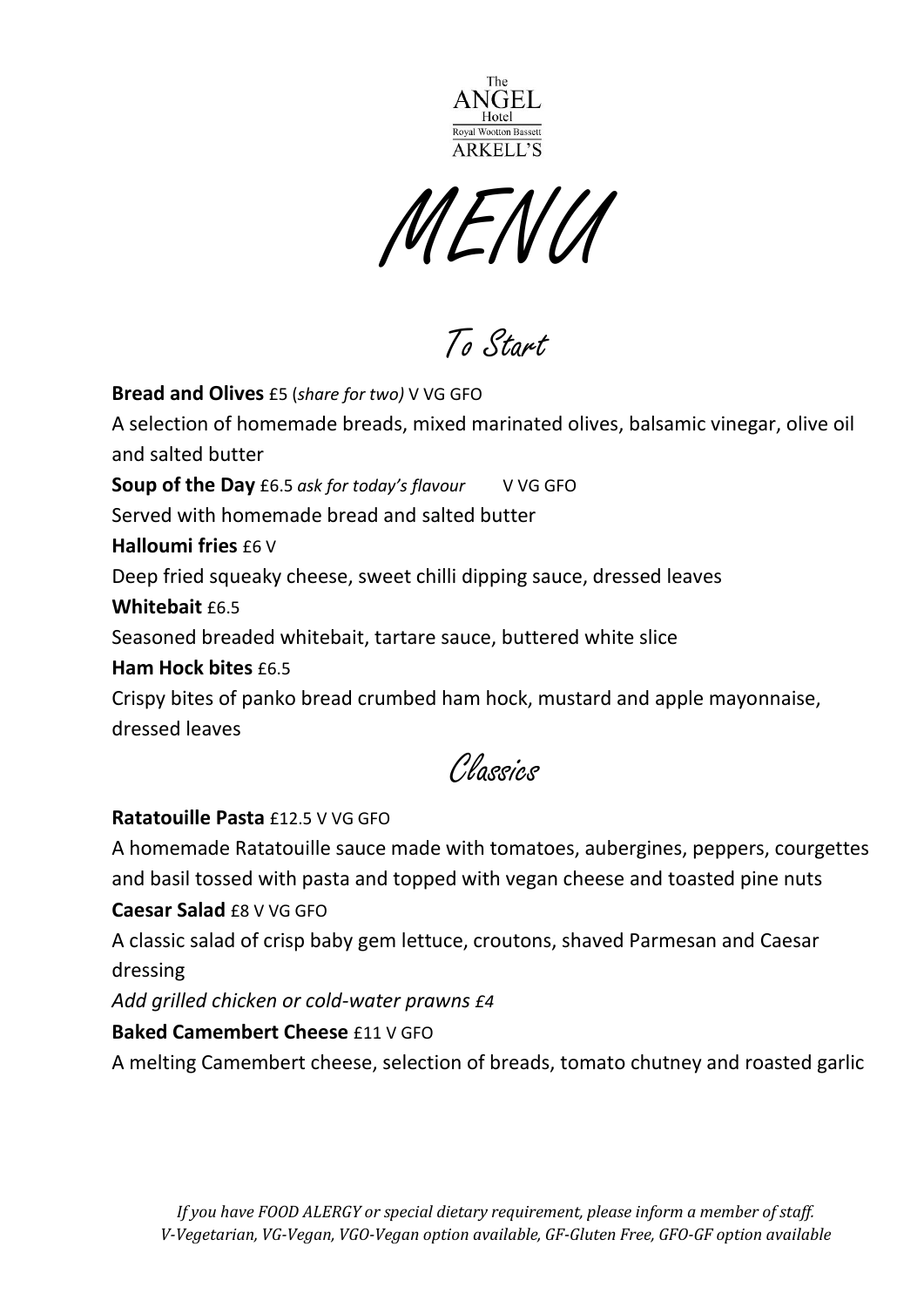# **Beef Pie** £13.5

A pie filling inspired by beef bourguignon made with onions, bacon, carrots and mushrooms with a puff pastry lid, served with buttered spring greens and chips or mash *(allow 20 minutes)*

## **Ham Egg and Chips** £12

Hand cut Wiltshire ham, two local free-range eggs cooked as you like and chunky chips **Sausage and Mash** £13

Three handmade butchers' sausages, buttered mash potato, peas and onion gravy **Fish and Chips** £14

Ale battered cod fillet, chunky chips, crushed minted peas, tartare sauce and lemon **Steak and Chips** £21.5

An 8oz Walter Rose and Sons rump steak, chunky chips, slow roast tomato, baked Portobello mushroom and choice of sauce:

• Peppercorn, Blue Cheese, Hollandaise, Béarnaise

Burgers

# **Beef**  $f12$

A handmade 8oz beef burger, smoked bacon, melted cheddar cheese, burger sauce and gherkin

## **Chicken** £12

Grilled chicken breast, smoked bacon, melted Parmesan cheese and barbeque sauce

## **Falafel** £11 **V VG**

A crispy falafel style burger, vegan mayo coleslaw, sweet chilli sauce

*all served on a toasted brioche bun with lettuce, tomato and seasoned skin on fries*



*If you have FOOD ALERGY or special dietary requirement, please inform a member of staff. V-Vegetarian, VG-Vegan, VGO-Vegan option available, GF-Gluten Free, GFO-GF option available*

**\_\_\_\_\_\_\_\_\_\_\_\_\_\_\_\_\_\_\_\_\_\_\_\_\_\_\_\_\_\_\_\_\_\_\_\_\_**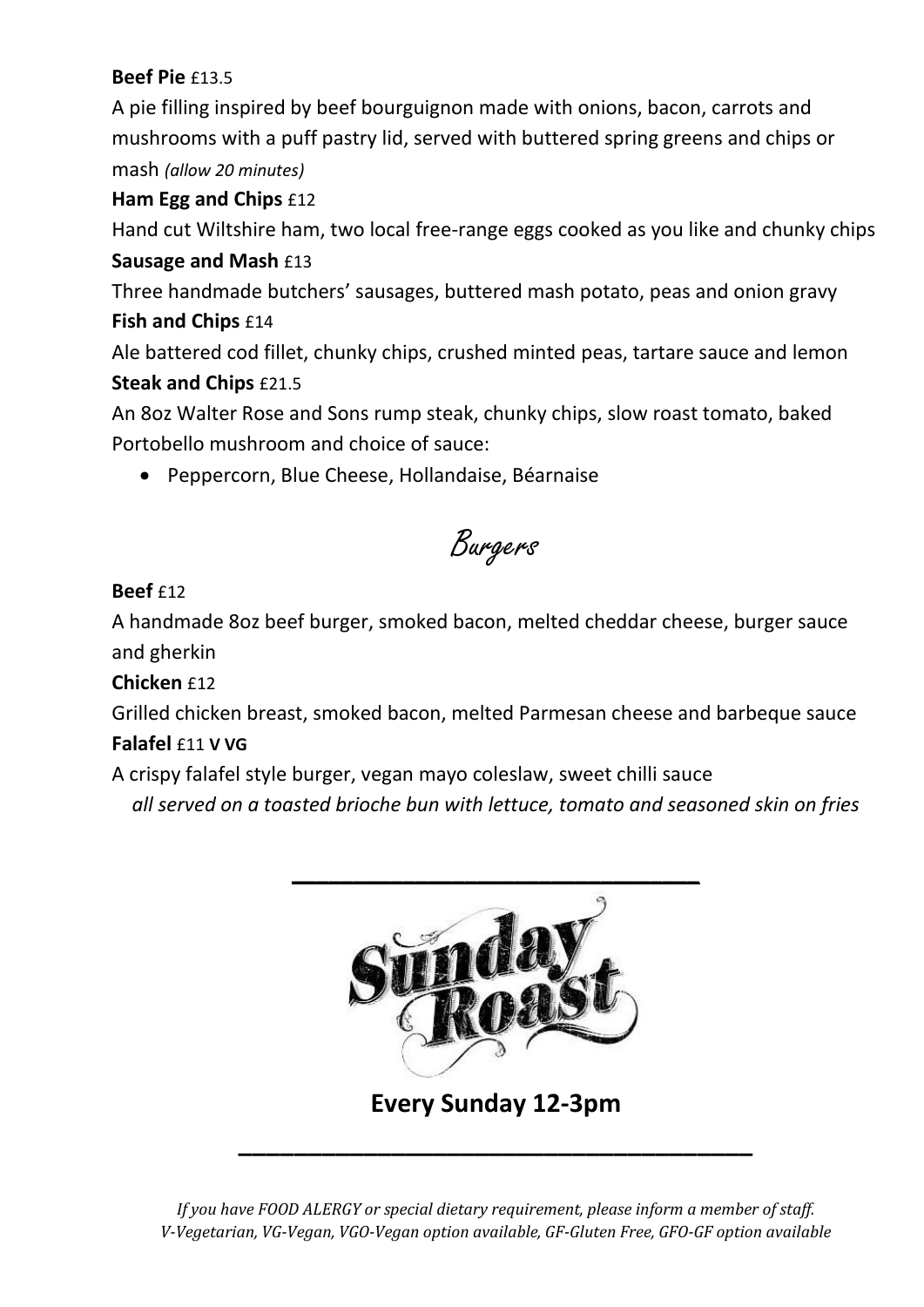Sides

Fries £3.5, Chips £3.5, Cheesy Chips £4.5, Buttered Mash £3.5, Onion Rings £4, Garlic Bread £3.5, Cheesy Garlic Bread £4, Sauteed Spring Greens £3.5, Dressed Salad £3.5, Olives £3.5, Homemade Breads £3.5

to Finish

#### **Chocolate Brownie** £6

Warm chocolate brownie, vanilla ice cream, caramel sauce

**Crème Brûlée** £6 V GFO

Rhubarb and custard flavour crème brûlée, shortbread biscuit

### **Blackberry and Raspberry Eton Mess** £6 GF

Meringue, whipped vanilla cream, raspberries, blackberries and mint

### **Apple Frangipane Tart** £6

Baked apple tart made with almond sponge and sweet pastry, served with salted caramel ice cream

### **Cheese Board** £8

A trio of cheeses, served with chutney, sliced apple, grapes and crackers or bread **Selection of Ice Creams and Sorbets** £2 per scoop GF

Sandwiches

Served 12-2.30pm

### **The Angel Club** £11 GFO

Triple decker club sandwich: layers of chicken salad, smoked streaky bacon and egg mayonnaise all sandwiched on white or granary toast and served with chips or fries and dressed leaves

**Vegan Cheese and Sun Blushed Tomato** £7 V VG GFO

**Cheese and Pickle** £7 V GFO

**Egg Mayonnaise** £7 V GFO

**Ham and Mustard £7 V GFO** 

**Prawn Cocktail** £7 GFO

**B.L.T** £7.5 GFO

*all served on white or granary bakery bread, salted crisps and dressed leaves Upgrade to fries £2*

*If you have FOOD ALERGY or special dietary requirement, please inform a member of staff. V-Vegetarian, VG-Vegan, VGO-Vegan option available, GF-Gluten Free, GFO-GF option available*